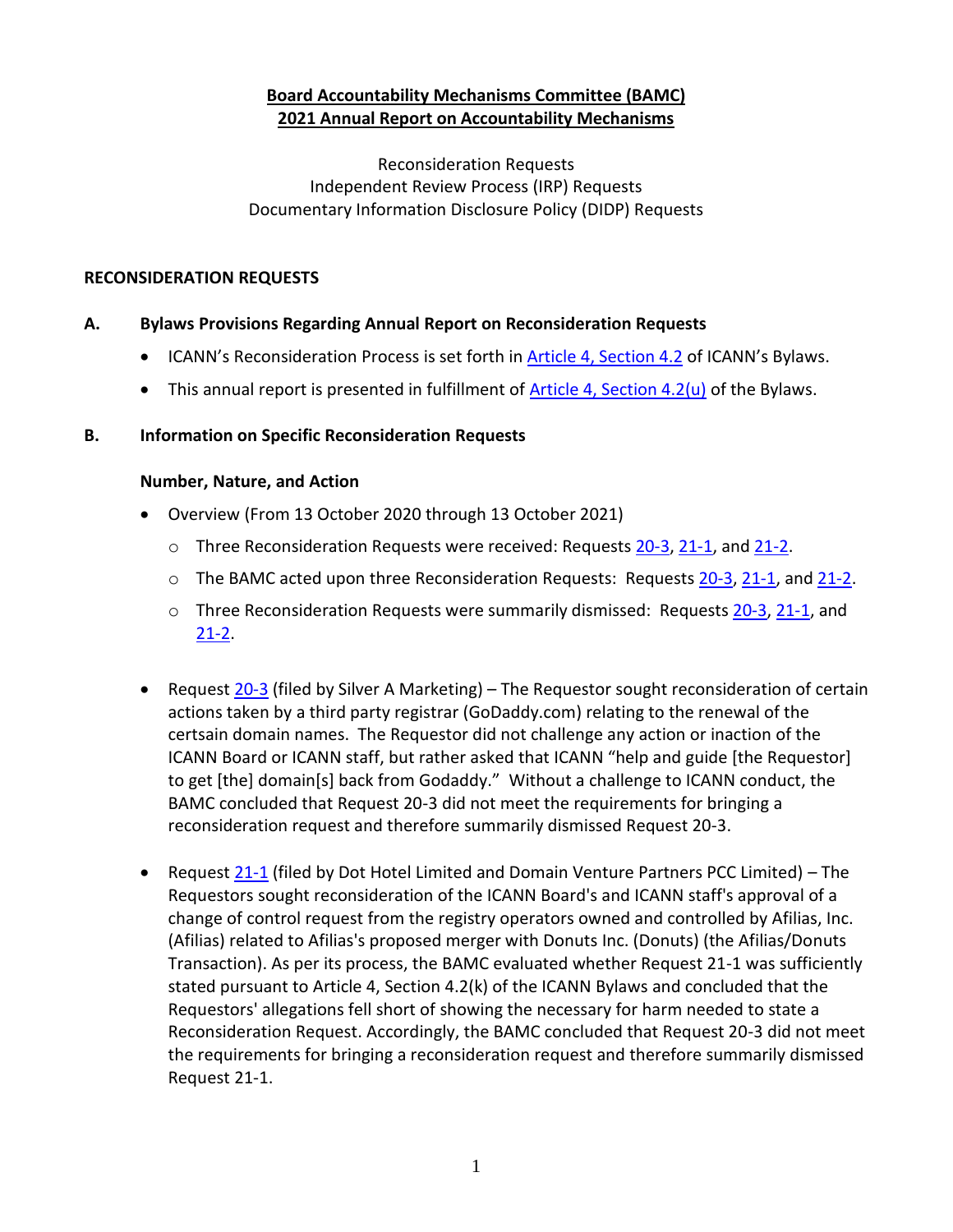• Request [21-2](https://www.icann.org/resources/pages/reconsideration-21-2-gupta-request-2021-06-10-en) (filed by Pooja Gupta) – The Requestor sought reconsideration of certain actions taken by Net 4 India (a former ICANN-accredited registrar) relating to the renewal of the domain name poojashroof.in. The Requestor did not identify any ICANN action or inaction that is being challenged. Accordingly, the BAMC concluded that Request 21-2 did not meet the requirements for bringing a reconsideration request and therefore summarily dismissed Request 21-2.

### **Number of Reconsideration Requests Pending (as of 13 October 2021)**

• There are no Reconsideration Requests pending.

#### **Number of Reconsideration Requests the BAMC Declined to Consider**

• The BAMC has not declined consideration of any Reconsideration Requests submitted between the Annual General Meeting in 2020 and the date of this report.

#### **Other Accountability Mechanisms Available to Denied Requestors**

• ICANN makes available the Ombudsman and the Independent Review Process as additional mechanisms to enhance ICANN accountability to persons materially affected by ICANN's action and inactions. The Ombudsman separately reports on his activities.

#### **Criteria and Processes**

• The BAMC has not made any determination that the criteria for which reconsideration may be requested should be revised, or another process should be adopted or modified.

#### **INDEPENDENT REVIEW PROCESS (IRP) REQUESTS**

#### **A. General Information Regarding IRPs**

In accordance with [Article 4, section 4.3](https://www.icann.org/resources/pages/governance/bylaws-en/#article4) of the Bylaws, ICANN has designated the International Centre for Dispute Resolution as the body to process requests for independent review of Board or staff actions alleged by any affected party to be inconsistent with ICANN's Articles of Incorporation or Bylaws. Parties typically invoke the voluntary Cooperative Engagement Process (CEP) prior to the filing of an IRP, for the purpose of narrowing the issues that are stated within the request for independent review.

#### **B. Information on Specific IRPs**

#### **Number and Nature**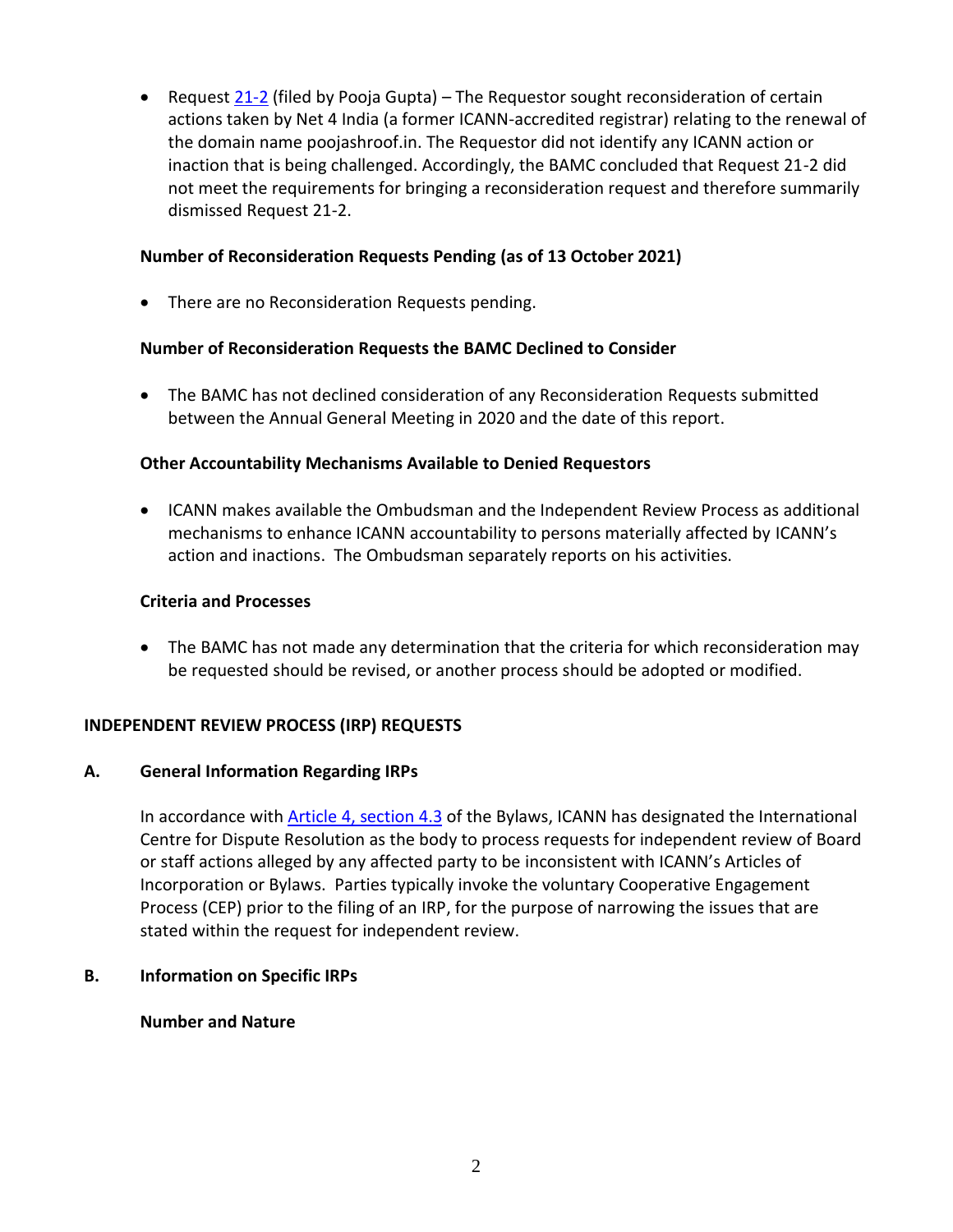• From 13 October 2020 through 13 October 2021, one IRP was initiated, no IRPs have concluded, and four IRPs are pending.

## **Initiated and Pending:**

• [GCCIX, W.L.L. v. ICANN](https://www.icann.org/resources/pages/irp-gccix-v-icann-2021-07-26-en) (.GCC) – GCCIX, W.L.L. challenges: (a) ICANN's acceptance of the GAC advice that the .GCC application "should not proceed"; (b) the termination of the Legal Rights Objection proceedings regarding the .GCC application, once ICANN accepted the GAC advice; (c) ICANN's acceptance of the GAC advice without considering the Generic Names Supporting Organization's (GNSO) recommendations regarding protection of Intergovernmental Organization (IGO) acronyms at the top-level; (d) ICANN's denial of Claimant's Reconsideration Request 13-17; (e) ICANN's "refus[al]" to facilitate discussion between Claimant and the objecting entity (similar to the .Amazon matter) and "refus[al]" to allow Claimant's application to proceed (similar to the .Africa matter); (f) ICANN's participation in the Cooperative Engagement Process ("CEP") with Claimant; (g) ICANN's "den[ial] that analogous IRP decisions are precedential and binding, causing expensive and unnecessary re-litigation of settled issues and despite contrary Bylaw provisions;" and (h) ICANN's "fail[ure] to provide" an IRP Standing Panel and "IRP Rules."

ICANN org is currently working on implementing the Board's 12 September 2021 Resolution (Board Resolution [2021.09.12.08\)](https://www.icann.org/resources/board-material/resolutions-2021-09-12-en#2.b), which authorized the "President and CEO, or his designee(s), to seek a stay of the .GCC IRP and open an informal dialogue with the GAC regarding the rationale for the GAC consensus advice on the .GCC application" .

## **Pending:**

• [Afilias Domains No. 3 Limited \(Afilias\) v. ICANN](https://www.icann.org/resources/pages/irp-afilias-v-icann-2018-11-30-en) (.WEB) – Afilias alleged that Nu Dotco LLC (NDC) violated the Guidebook by: (a) "omitting material information from and failing to correct material misleading information in its .WEB application"; (b) "assigning [NDC's] rights and obligations in its .WEB application to VeriSign"; and (c) "agreeing to submit bids on VeriSign's behalf at the .WEB Auction." With regard to ICANN, Afilias alleged that: (a) "ICANN's failure to disqualify [Nu Dotco] breaches ICANN's obligation to apply documented ICANN policies neutrally, objectively and fairly"; (b) "ICANN's decision to finalize a registry agreement while knowing of [NDC's] arrangement with VeriSign violates ICANN's mandate to promote competition"; and (c) "ICANN violated its Bylaws in Adopting Rule 7 of the Interim [Supplementary] Procedures," which allows participation in an IRP by a party with a material interest in the proceedings. NDC and Verisign, Inc. participated as *amici curiae* in the IRP.

The Panel issued a Final Declaration on 20 May 2021 and a corrected Final Declaration on 15 July 2021.

Afilias then requested "interpretation and correction" of the Final Declaration under Article 33 of the ICDR Arbitration Rules, which ICANN and *amici* opposed. The Parties and *amici* are awaiting the Panel's decision.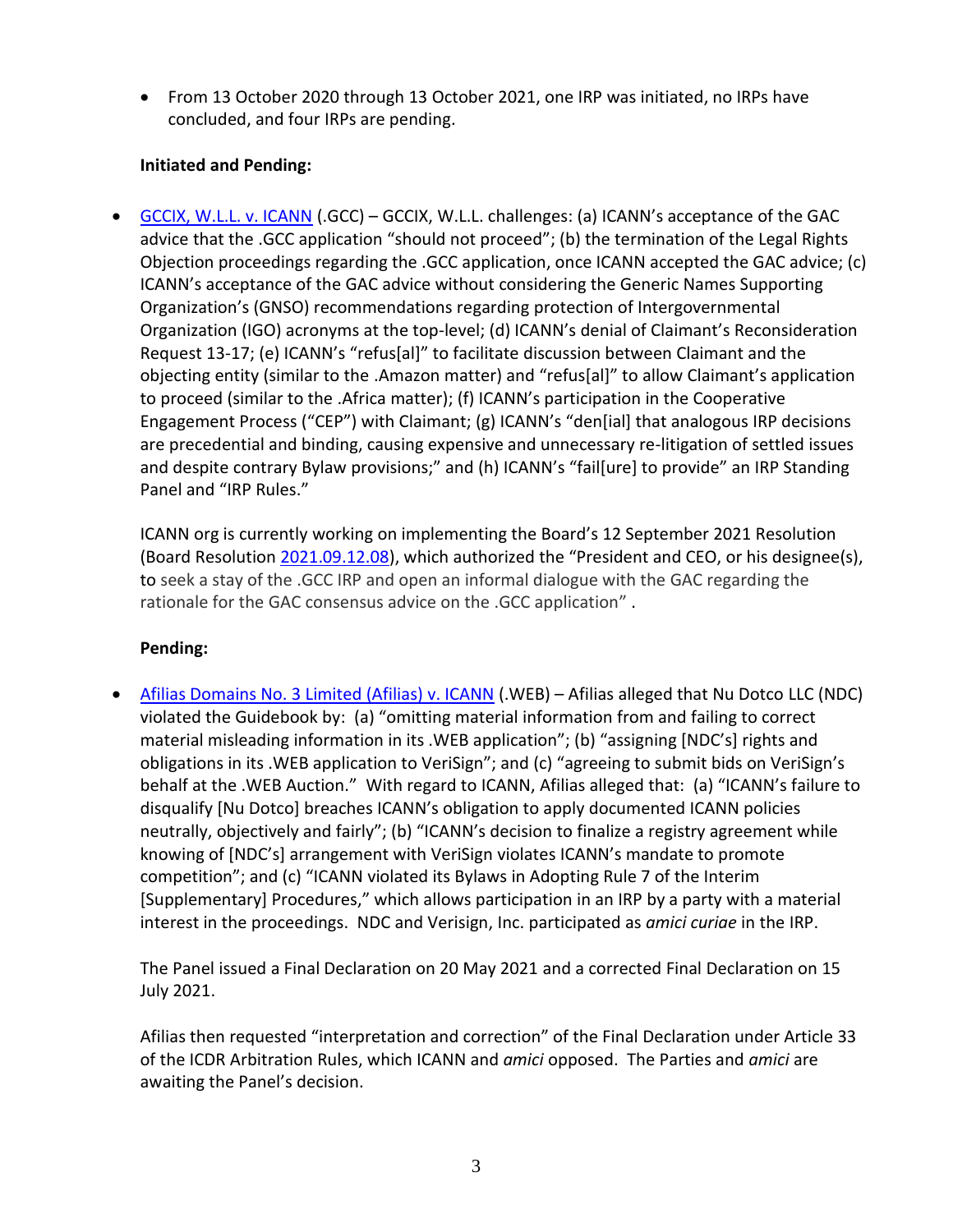• [Fegistry, LLC, Minds + Machines Group, Ltd., Radix Domain Solutions Pte. Ltd., and Domain](https://www.icann.org/resources/pages/irp-fegistry-et-al-v-icann-hotel-2019-12-20-en)  [Ventures Partners PCC Limited v. ICANN](https://www.icann.org/resources/pages/irp-fegistry-et-al-v-icann-hotel-2019-12-20-en) (.HOTEL) - Fegistry, LLC et al. (collectively, "Claimants") submitted an IRP Request on 16 December 2019. In its IRP, Claimants challenge: (a) the Board's denial of Reconsideration Request 16-11 (relating to the Community Priority Evaluation (CPE) of HTLD's .HOTEL application, the CPE Process Review, and the Portal Configuration issue); (b) the Board's denial of Reconsideration Request 18-6 (relating to FTI's CPE review, and the Board's adoption of the CPE Process Review Reports); and (c) an alleged change in HTLD's ownership structure without requiring a new CPE.

In January 2020, Claimants filed a Request for Interim Measures of Protection, requesting, in part, that the .HOTEL contention set remain on hold during the pendency of the IRP. While the Emergency Panelist agreed that the .HOTEL contention set should remain on hold during the pendency of this IRP, it denied the rest of Claimants' Request for Interim Measures of Protection.

• [Namecheap, Inc v. ICANN](https://www.icann.org/resources/pages/irp-namecheap-v-icann-2020-03-03-en) (.ORG, .INFO, .BIZ) – Namecheap, Inc. initiated an IRP in February 2020 wherein Namecheap challenges: (i) the lack of price caps in the 2019 Registry Agreements for .ORG, .INFO and .BIZ; and (ii) ICANN organization's consideration of Public Interest Registry's (PIR's) request for indirect change of control (Change of Control Request).

Namecheap also submitted a Request for Interim Measures of Protection, seeking to prevent ICANN from approving the Change of Control Request during the pendency of the IRP, which the Emergency Panelist denied.

The parties are currently in the discovery phase of the IRP (requesting/producing documents and motion practice). Final IRP hearing is currently scheduled to begin on 28 March 2022.

## **DOCUMENTARY INFORMATION DISCLOSURE POLICY (DIDP) REQUESTS**

## **A. General Information Regarding DIDP**

- The DIDP was developed as a part of the Accountability and Transparency Frameworks and Principles to help enhance ICANN's accountability and transparency.
- The DIDP provides that "information contained in documents concerning ICANN's operational activities, and within ICANN's possession, custody, or control" at the time the DIDP request is made, will be made available to the public unless there is a compelling reason for confidentiality, such as the Defined Conditions of Nondisclosure.
- All DIDP requests and responses are posted at: [https://www.icann.org/resources/pages/governance/transparency-en.](https://www.icann.org/resources/pages/governance/transparency-en)

#### **B. Information on Specific DIDP Requests**

#### **Number and Nature**